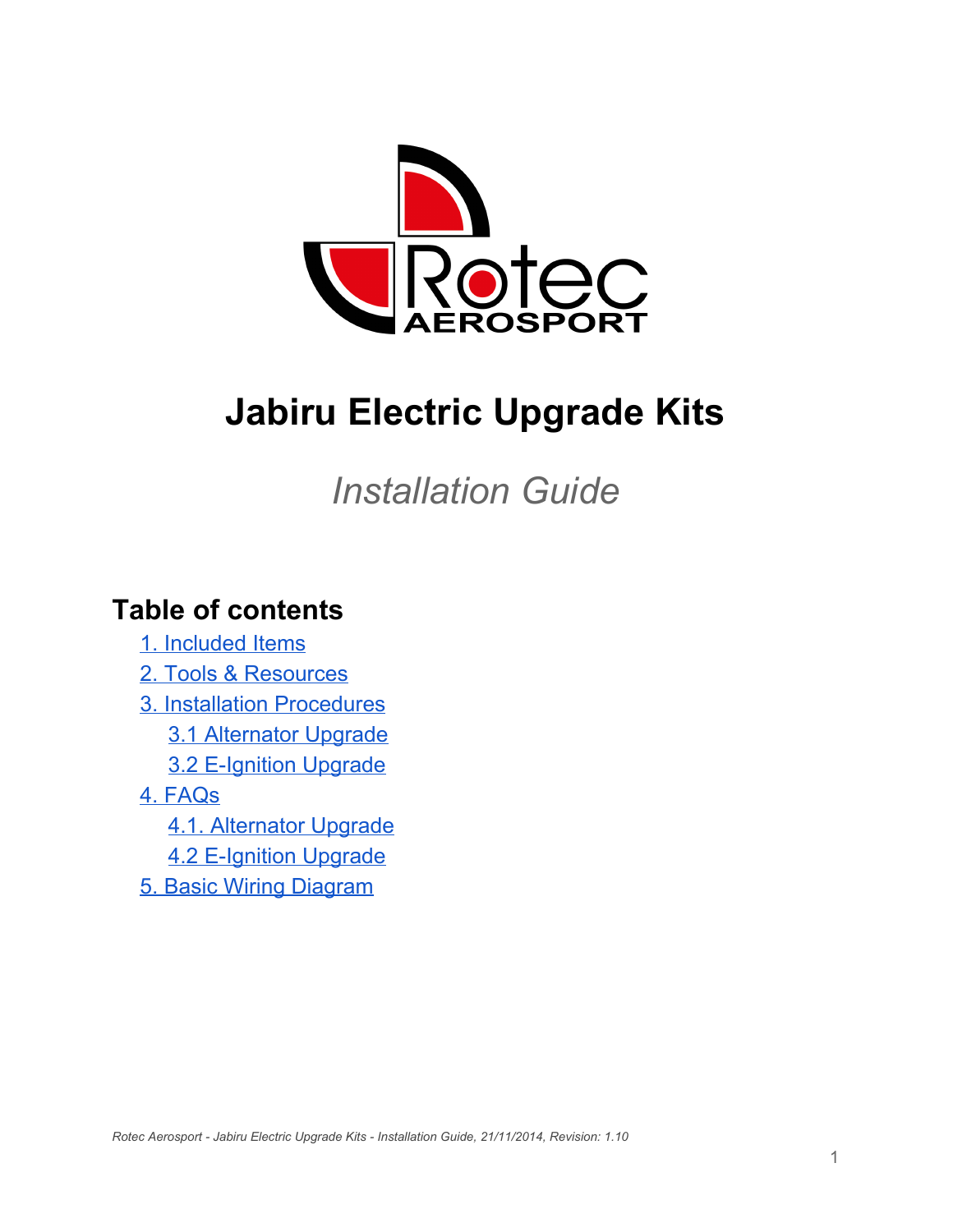## <span id="page-1-0"></span>**1. Included Items**

### **Alternator Upgrade E-Ignition Upgrade**



- 1 x 45 amp alternator
- $1 \times 2$ -pin alternator plug
- 1 x Alternator bracket
- 1 x Alternator drive pulley
- 1 x Fan V-belt
- 1 x Nuts & bolts package
	- $\circ$  4 x SHCS UNC #10-24 x 3/4"
	- $\circ$  4 x Flat washer M5
	- $\circ$  1 x SHCS M6 x 100
	- 1 x Flat washer M6
	- 1 x Nyloc nut M6
	- $\circ$  1 x Coach Bolt M8 x 60
	- 1 x Alternator spacer
	- 1 x Flat washer M8
	- 1 x Nyloc nut M8
	- $\circ$  1 x Hex head bolt M10 x 55
	- 2 x Flat washer M10
	- 1 x Nyloc nut M10



- 1 x Hall sensor with mounting plate
- 1 x High energy ignition coil
- 1 x Wiring harness & module plug
- 1 x Ignition module
- 1 x Ignition coil lead
- 1 x Heat sink compound (approx. 5 mL)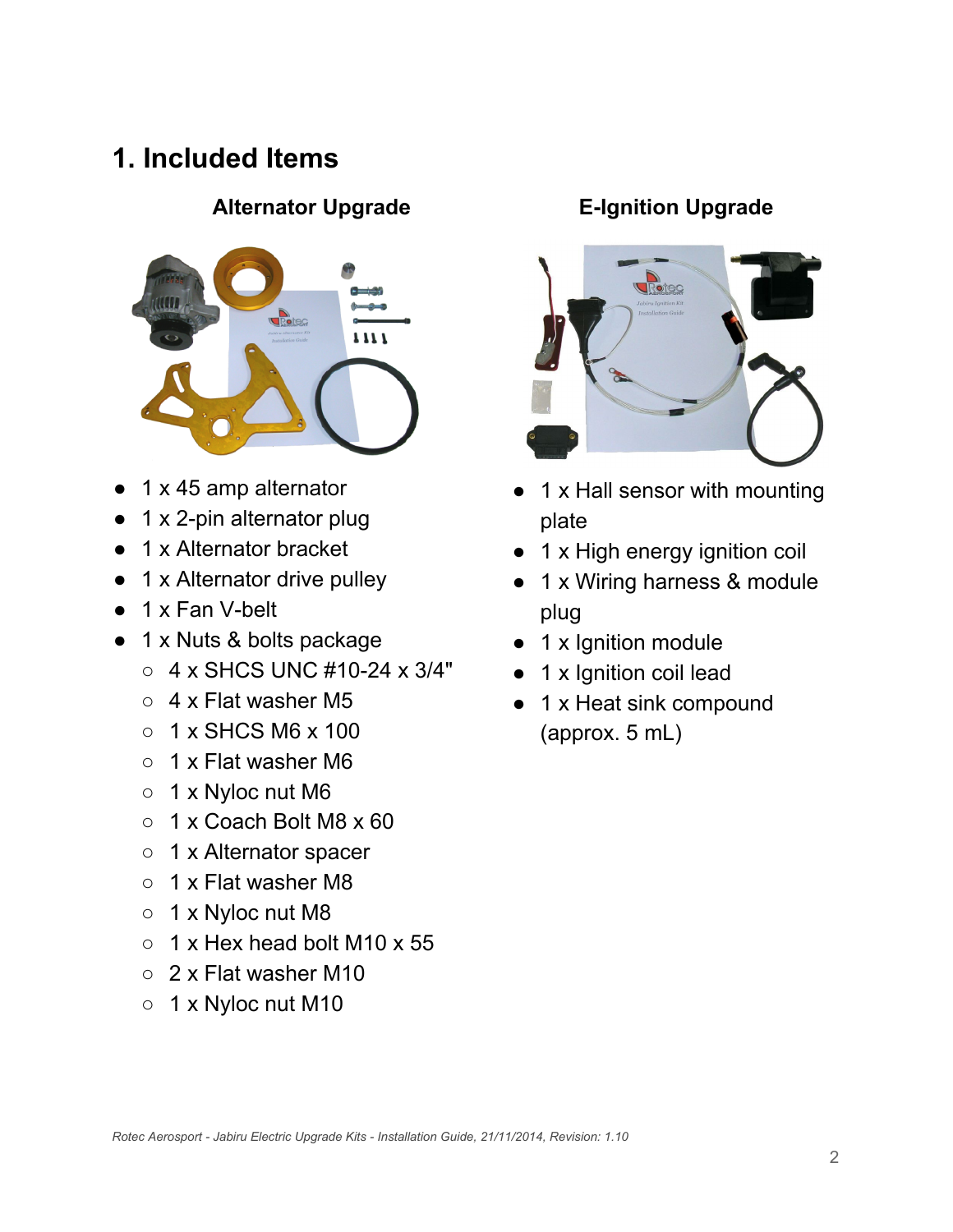## <span id="page-2-0"></span>**2. Tools & Resources**

#### **Required Optional**

- 5/16" spanner
- 7/16" spanner
- 7/16" socket wrench
- 3/16" allen key
- 5/32" allen key
- 5mm allen key
- 8mm allen key
- 13mm spanner / socket wrench
- 17mm spanner

- Torque wrench
- Anaerobic adhesive
- Anaerobic primer
- Power drill
- $5 mm$  drill
- Aluminum sheet (2 3 mm thick, for coil mounting brackets and custom ignition module heat sink)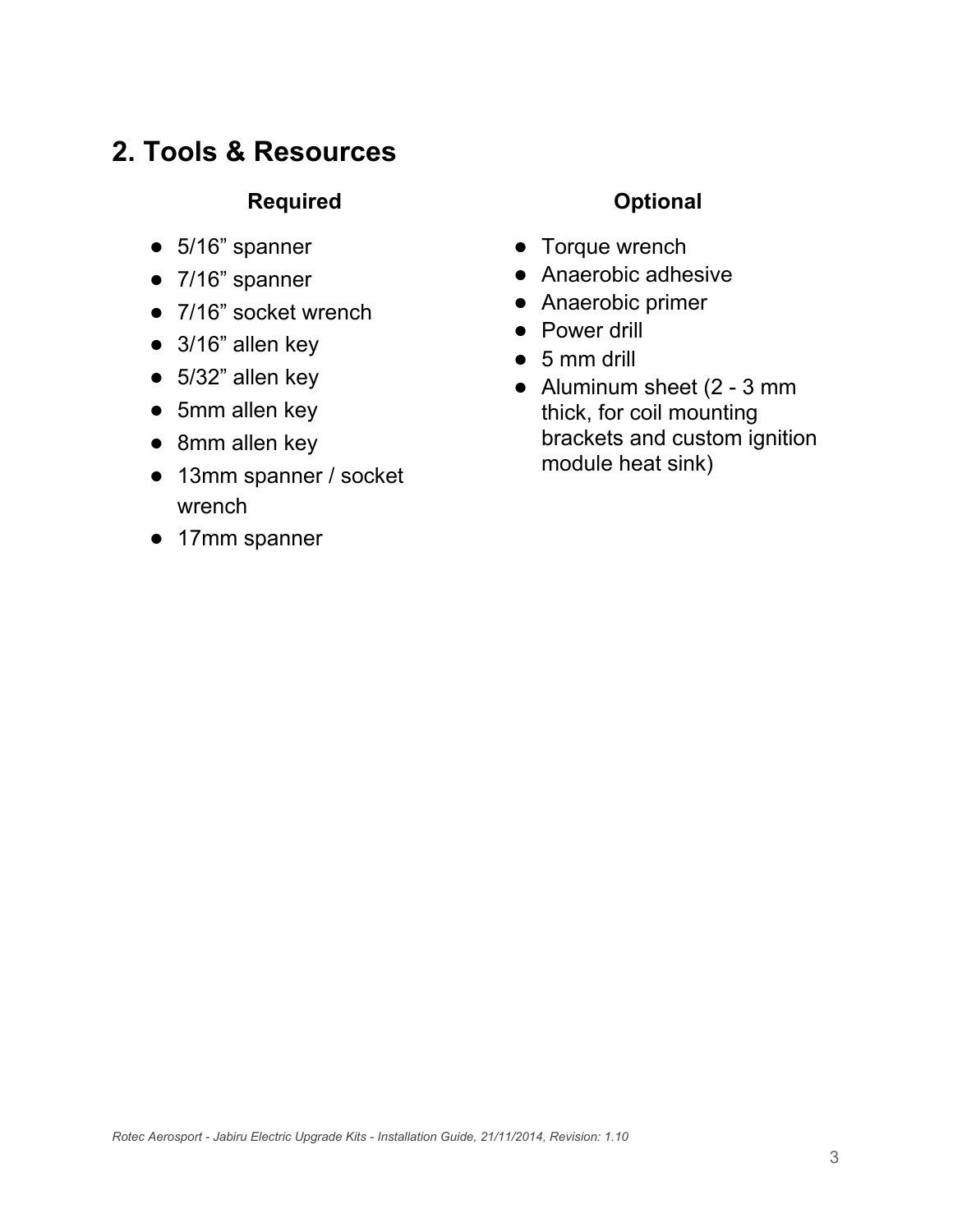## <span id="page-3-0"></span>**3. Installation Procedures**

Prepare the work area and remove engine cowl and covers. The engine can be removed from the aircraft firewall using a hoist for ease of installation, although this is not essential. Refer to the aircraft manual for more information on removing your engine.

## <span id="page-3-1"></span>**3.1 Alternator Upgrade**

- 1. Disconnect the battery. As always remove the negative terminal first. When reinstalling, alway attached the negative terminal last.
- 2. Disconnect the standard Jabiru alternator wiring. None of the standard Jabiru alternator wires or voltage regulator are used for the Rotec installation.
- 3. Using a 5/16" spanner and 7/16" socket wrench, remove the 4 bolts holding the Jabiru alternator bracket. 3 of the 4 bolts are retained for later. Looking from the back of the engine, the upper left alternator bracket bolt is replaced with the provided M6 x 100 socket head cap screw. This is used to address a clearance issue with the alternator and mounting bracket.
- 4. Using an 5/32" allen key remove the 4 button head screws holding the magnet ring. Avoid stripping the hex head key of the screw as they will become difficult to remove.
- 5. Mount the drive pulley in place of the magnet ring. Fasten using the 4 3/16" UNC x 3/4" screws with washers provided. Tightening to 8 N.m (6 ft.lb). If you do not have a torque wrench, tighten relatively firmly using an allen key. Screws replace the original button heads.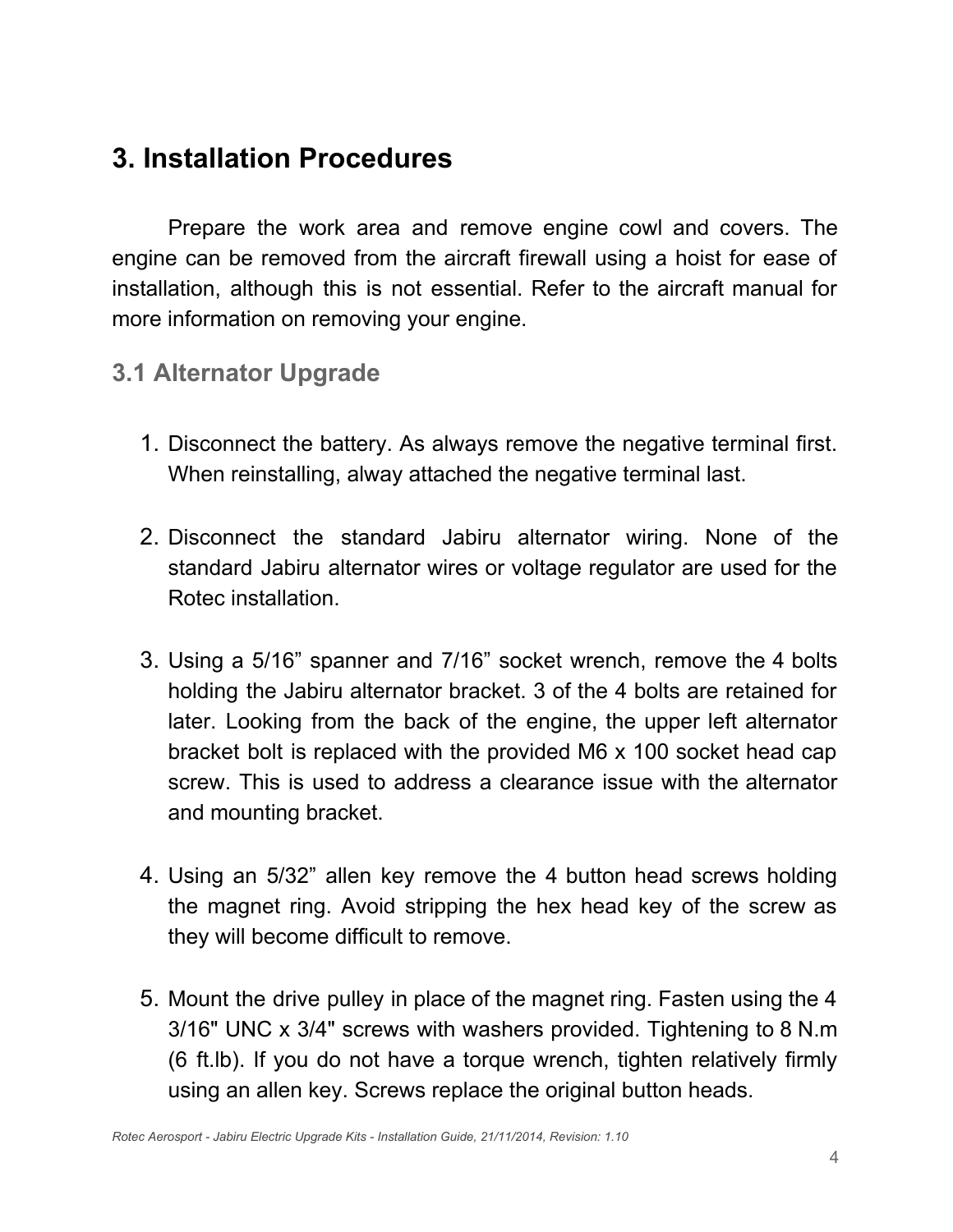**Note**: It is highly recommended that anaerobic primer then anaerobic adhesive is used on all threads to ensure retention.

- 6. Add the provided V-belt to the pulley
- 7. Introduce the Rotec alternator bracket making sure V-belt is around pulley (otherwise the belt cannot be added later). Be sure the M8 x 60mm coach bolt is included in the alternator adjustment slot before installation (see figure 3.1.1). As mentioned, used all original bolts to mount the bracket other than the the upper left alternator bracket bolt, looking from the back of the engine. Use the provided M6 x 100 mm socket head cap screw instead.



**Figure 3.1.1**: M6 x 100 mm socket head cap screw in position.

8. Add the alternator spacer to the coach bolt on the alternator bracket.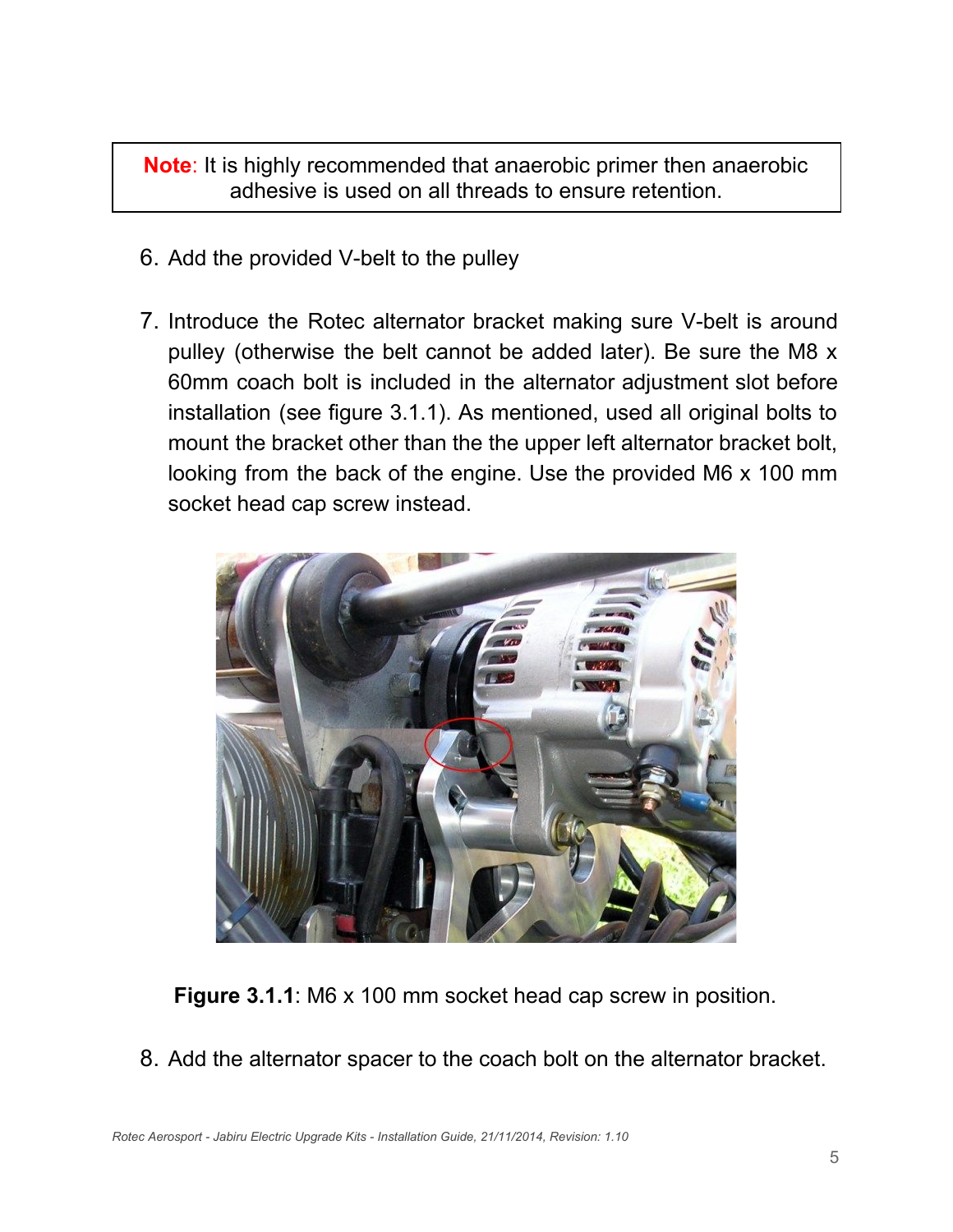- 9. Introduce the alternator to the bracket. You will need to position the alternator on an angle to get the V-belt around both the alternator pulley and drive pulley. Once in position, add the M10 x 50 mm hex bolt. Add the appropriate washers and nuts and hand tighten the alternator into place. Position the alternator to appropriately tension the belt and tighten the alternator mounting bolts.
- 10. Plug the alternator plug into the alternator. A charging wire is required to be added connecting to the threaded terminal on the alternator (for the alternator wiring diagram, see *Figure 5.1*).



**Figure 3.1.2**: Completed alternator installation. E-ignition upgrade also featured (prototype engine final products differ in appearance).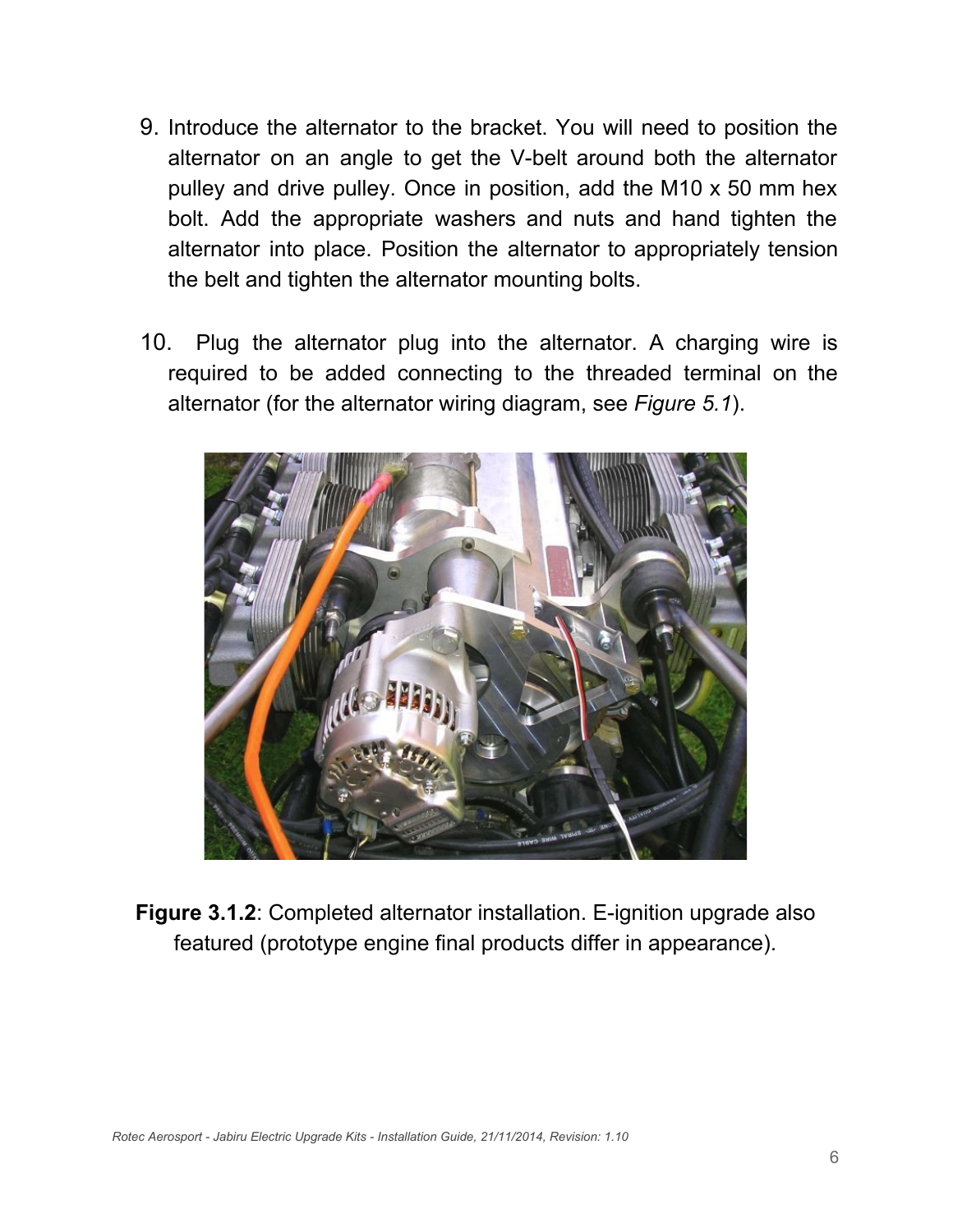## <span id="page-6-0"></span>**3.2 E-Ignition Upgrade**

- 1. Disconnect the battery, if you have not already done so.
- 2. Using a 3/16" allen key remove the magneto coil on the top side of the engine. Disconnect the coil lead attached to center of the distributor. The second magneto is retained.
- 3. The alternator bracket will need to be removed if you have included the Alternator Conversion Kit with your installation.
- 4. Install the Hall Sensor in place of the old magneto coil. Use the original screws.
- 5. Ignition Module:
	- a. Find a location to install the ignition module on your firewall or engine frame.
	- b. Source a heat sink with at least 64 cm^2 (10 in^2) single side surface area (aluminium). The ignition module can overheat and subsequently fail when adequate cooling is not provided. Layers of sheet aluminum can be used (2 - 3 mm thick, for reference, see **Figure 3.2.1**).

**Note**: The ignition module must use a conductive source other than itself as a heat sink. For most installations, mounting the ignition modules directly to the firewall provides sufficient cooling. However, others have firewalls that experience excessive heat soak from the engine, potentially causing the module to overheat.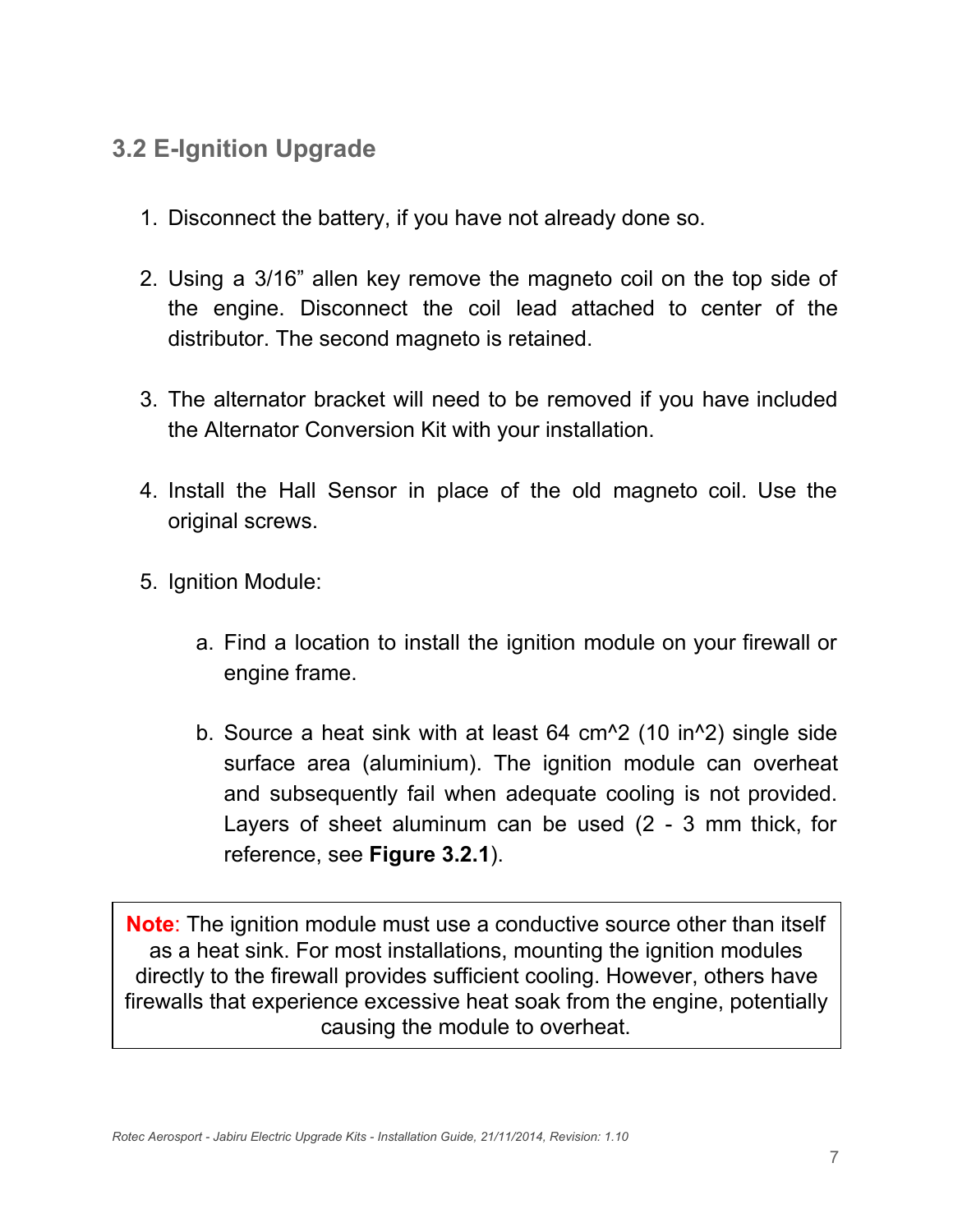- c. Prepare the module/heat sink mounting surface by ensuring two 5 mm (3/16") holes are drilled 54 mm (2.125") apart. Ensure surface is free of dirt and grease. You can clean both surfaces of the heatsink and the ignition module plate with isopropyl alcohol.
- d. Using heatsink compound provided, apply a coating over the metal base of the ignition module.
- e. Mount the ignition module in position as desired (2 x 5 mm or 3/16" screws at 8 - 12 lbs/inch). The module must be located in a position where it is able to accept the wiring harness plug provided.
- f. Ensure the ignition module is earthed by the heat sink or a wire.
- g. The heat sink should have ambient air cycling over it during flight. If your installation allows it, we recommend that you route an air hose over your heat sink.



**Figure 3.2.1**: An example heatsink made from aluminium sheet.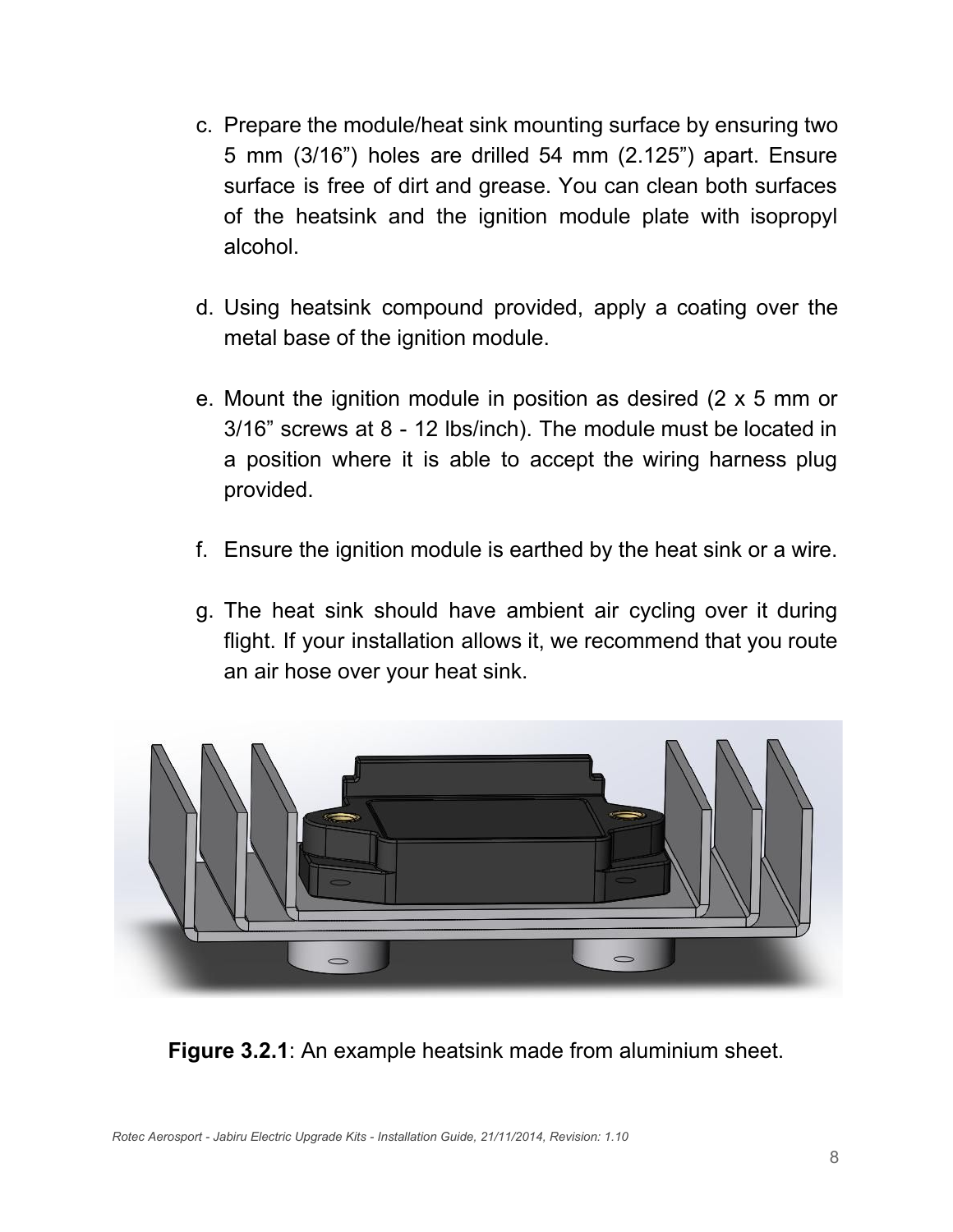- 6. Mount the ignition coil to the firewall or engine frame as desired. A simple bracket can be fabricated from aluminium sheet or angle bar.
- 7. Wiring Harness:
	- a. Plug the wiring harness to the ignition module
	- b. Plug the wiring harness 3 pin connection to the installed Hall Sensor. The connection is orientation sensitive, so ensure the colours of the wire match correctly (for wire numbers, refer to *Figure 5.1*). Orientation of the plug can also be determined by champers on one side of the plug. If the orientation is incorrect the hall sensor cannot be damaged, only the system will not create spark.
	- c. Connect the wiring harness positive (**red**) and negative (**black**) wires to the ignition coils positive and negative terminals. Later kits use a orientation specific plug to connect the coil.
	- d. Connect the short **black** terminal to an earth
	- e. Wire 7 is the tachometer output
- 8. Connect the ignition coil lead from the ignition coil to the centre distributor plug (for a full schematic of the wiring system, refer to *Figure 5.1*).
- 9. Ignition Switch: On a typical Jabiru there are two separate ignition switches used to earth the "P" leads of the two magneto coils. As standard, the magnetos are live when the contacts are open, and are off when closed when the "P" leads are earthed.
	- a. Use one of these switches to serve as the electronic ignition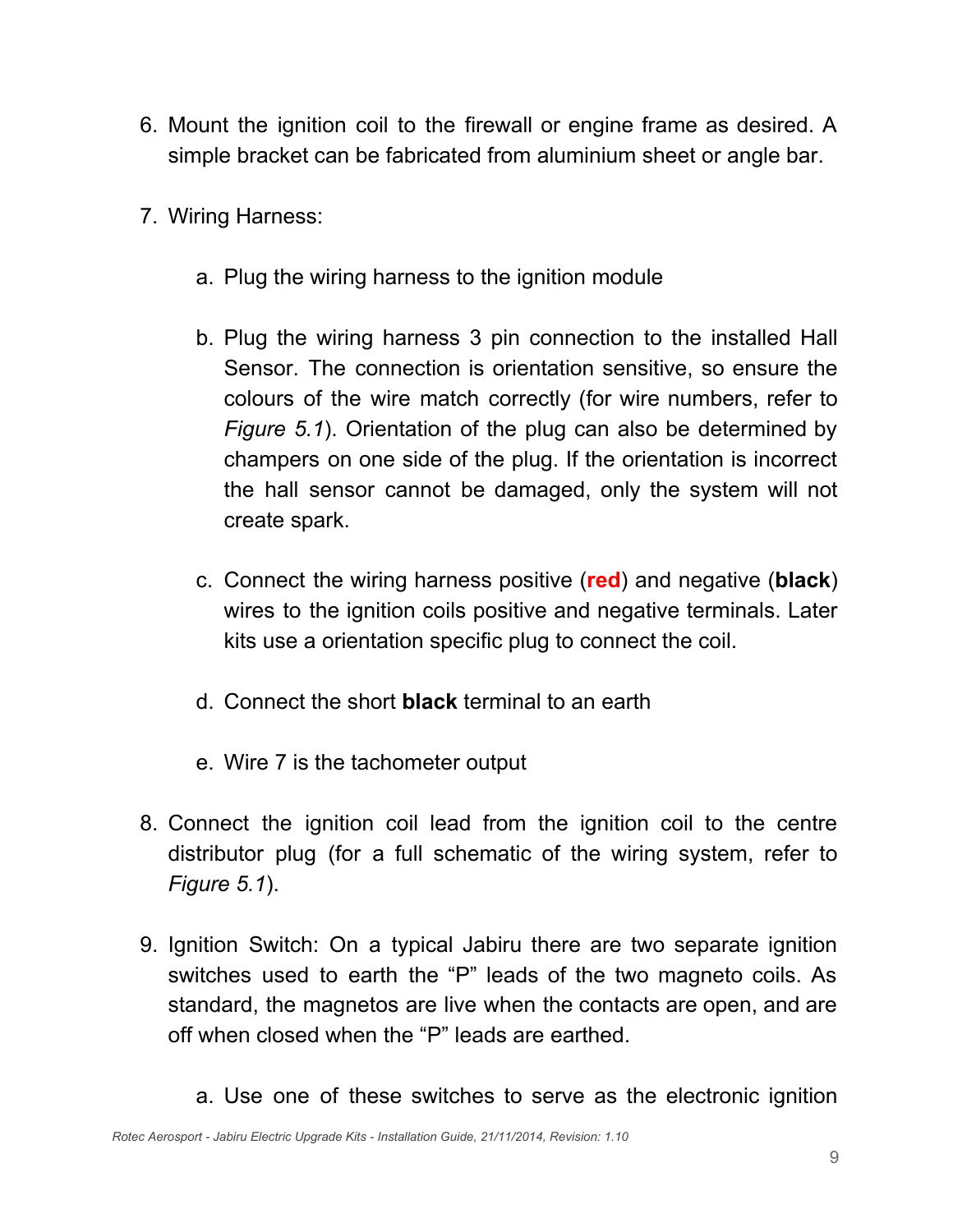switch, but the switch must be 12 volts positive when the contacts are closed.

- b. The switch has to be rotated 180 degrees and the wires changed from switching ground to switching 12 volt positive.
- 10. Tachometer (optional):
	- a. The tachometer pulse signal is provided wire 7 of the ignition module (see *Figure 5.1*). Pulses per revolution is as follows:
	- $\bullet$  Jabiru 2200 2 pulses per revolution
	- $\bullet$  Jabiru 3300 3 pulses per revolution
	- $\bullet$  Jabiru 5100 4 pulses per revolution
- 11. Starting:
	- a. While the engine is cranking, engage the ignition module.

**Note**: The engine may have trouble starting if the ignition is engaged before the engine starts cranking. The spark is so hot that it tends to kick back the engine.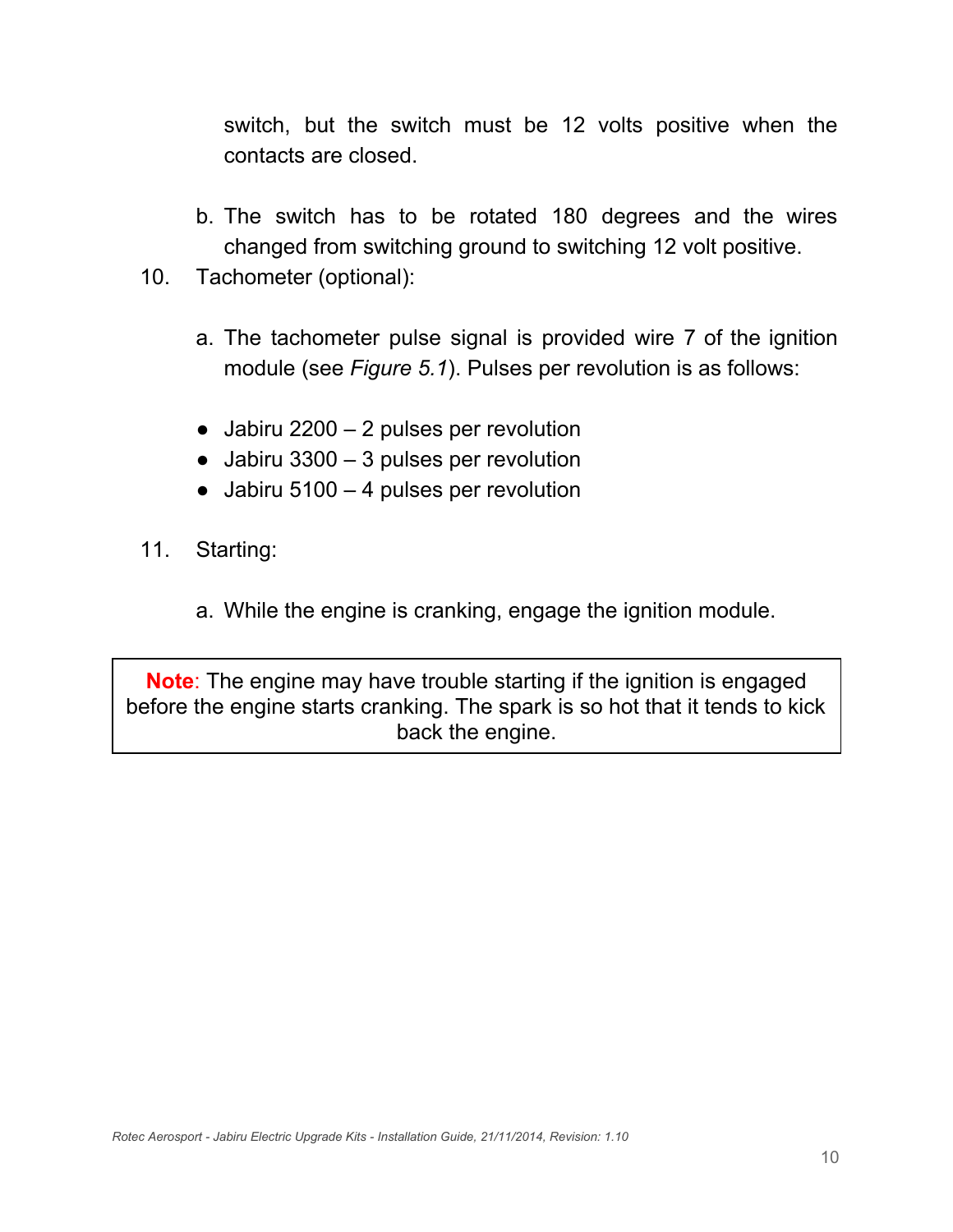## <span id="page-10-0"></span>**4. FAQs**

## <span id="page-10-1"></span>**4.1. Alternator Upgrade**

**1. What is the added weight of using these items on my engine?** The Alternator Conversion Kit adds approximately 2.2 kg (5 lb).

#### **2. What is the added length to the engine?**

The upgraded alternator adds no length to the engine. It meets to approximately the same engine length as the standard Bing Carburetor found on the Jabiru engine.

**3. What if the alternator belt fails? What is the likelihood of this happening?**

The alternator belt is to be inspected every 100 hours. In the unlikely event of the alternator belt failing the engine would continue running using the battery power for approximately 45 minutes. This should give the pilot enough time for an emergency landing.

**4. How many amps can I expect to have after upgrade?** Maximum output of 45 Amps.

#### **5. I have radio interference. What can I do to stop it?**

A shielded wire or decoupling capacity can be used to prevent any interference signal that may be picked up the aircraft's radio equipment. This will be only required on the charging wire (screw terminal, see *Figure 5.1*), as the length of the wire will be acting as an antenna.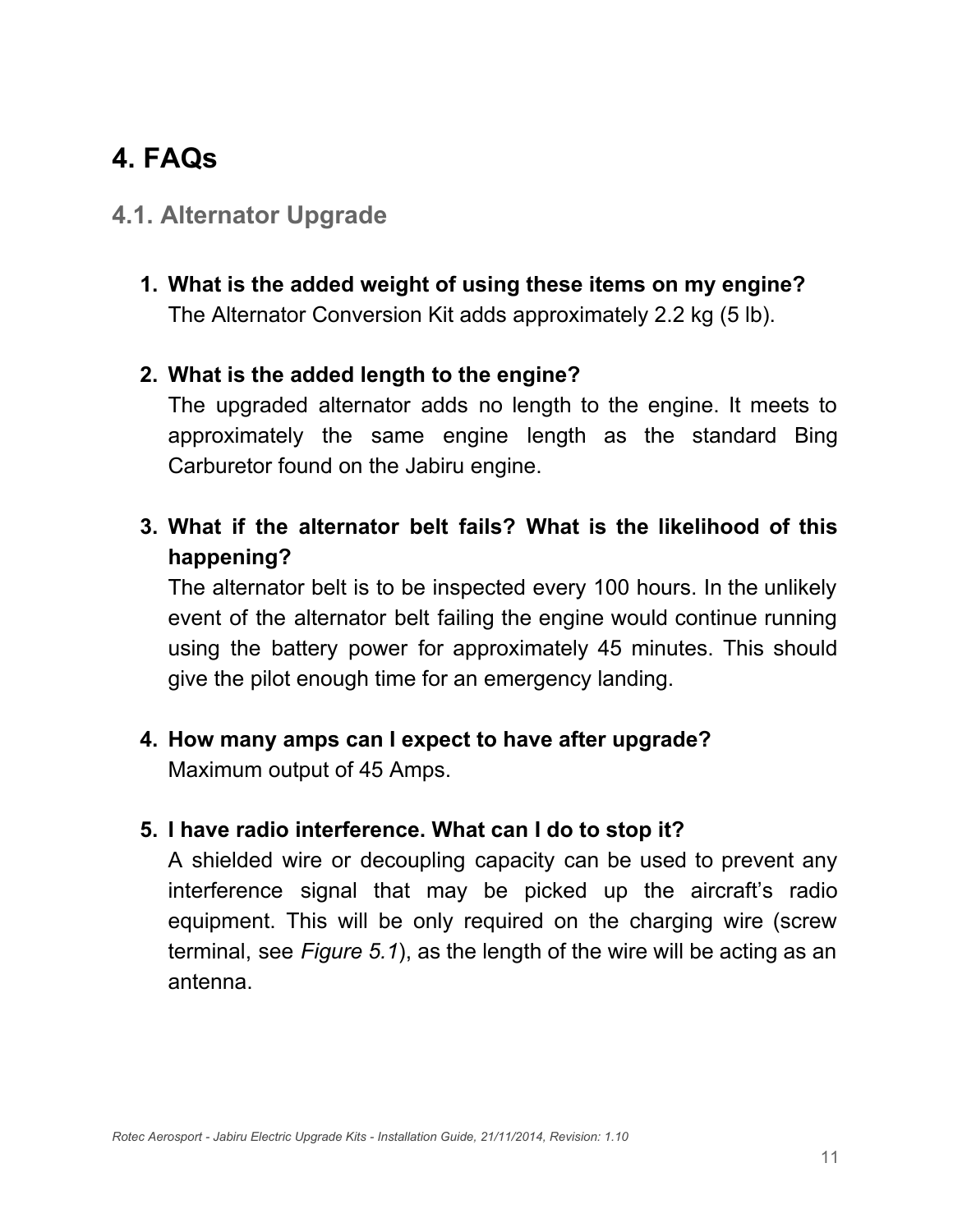## <span id="page-11-0"></span>**4.2 E-Ignition Upgrade**

**1. What is the added weight of using these items on my engine?** The Electronic Ignition Conversion Kit additional weight is negligible, with the only additional item added to the installation being a coil.

#### **2. Should I make adjustments to the spark plug?**

There are no recommendations with regards to spark plug gap modification. Standard Jabiru spark plugs are used. While a greater voltage is required to jump a greater spark plug gap, the advantages in modification are perceived to be negligible.

#### **3. What are the power requirements of the system?**

The system draws approximately 1.8 amps at cruise.

#### **4. What are the wire lengths of the system?**

Wire harness:

- Ignition Module to Hall Sensor: 74 cm (including hall sensor)
- Ignition Module Plug to Ignition Coil Plug: 67 cm
- Ignition Coil Plug to Ignition Power Terminal: 67 cm

Distributor lead:

● Distributor Cap to Ignition Coil: 40 cm

### **5. What other products do you supply for my engine?**

The Rotec Liquid [Cooled](http://www.rotecaerosport.com/products/jab/lch/) Heads (LCH) & and Rotec TBI Fuel [System](http://www.rotecaerosport.com/products/tbi/) (Throttle Body Injection) will further increase the reliability and performance of your engine.